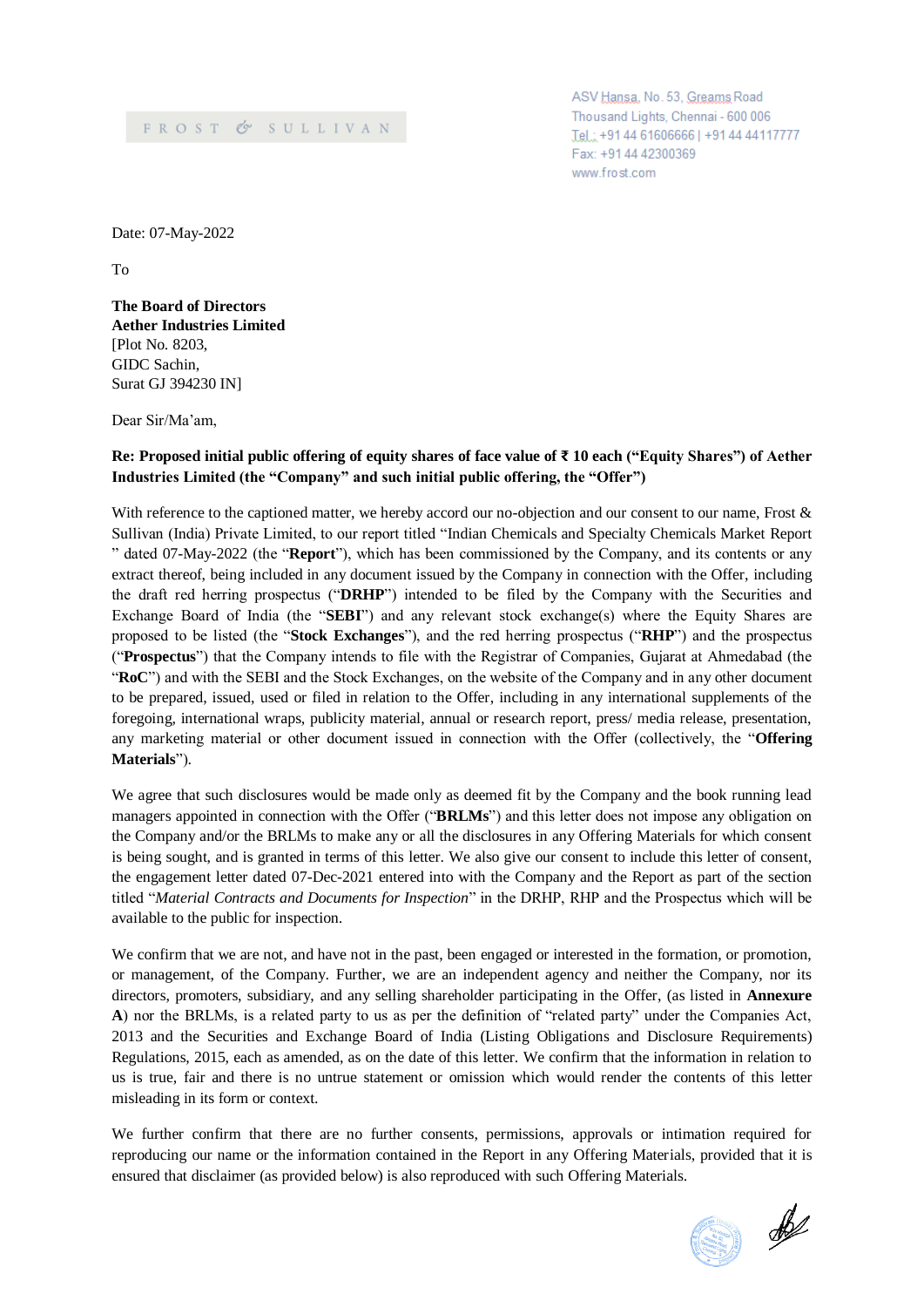ASV Hansa, No. 53, Greams Road Thousand Lights, Chennai - 600 006 Tel.: +91 44 61606666 | +91 44 44117777 Fax: +91 44 42300369 www.frost.com

We declare that we do not have any direct/ indirect interest in or relationship with the Company or its promoters, directors or management as of the date of this letter, and also confirm that we do not perceive any conflict of interest in such relationship/ interest while issuing the Report or this letter. We confirm that we and our associates do not hold any Equity Shares of the Company.

We confirm that all information contained in the Report has been obtained by us from sources believed by us to be true and reliable and after exercise of due care and diligence by us. We further confirm that we have, where required, obtained requisite consent from any authority or any other person in relation to any information used by us in the Report.

We represent that our execution, delivery and performance of this consent have been duly authorized by all necessary actions (corporate or otherwise).

This letter may be relied upon by the Company, the BRLMs and the legal advisors in relation to the Offer. This letter and the Report may be delivered or furnished to any governmental or regulatory authority, as may be required. Further, we also authorize you to deliver this letter of consent to the RoC pursuant to the provisions of Section 26 and 32 of the Companies Act, 2013 and rules and regulations made thereunder, or SEBI, Stock Exchanges.

We undertake to inform you and the BRLMs promptly, in writing, of any changes within our knowledge, to the above information until the Equity Shares commence trading on the Stock Exchanges, pursuant to the Offer. In the absence of such communication from us, the above information should be considered as updated information until the Equity Shares commence trading, on the Stock Exchanges, pursuant to the Offer.

We agree to keep the information regarding the Offer, your request and this consent strictly confidential.

All capitalized terms referred to herein, unless specifically defined therein, shall have the meanings ascribed to them in the Offering Materials.

# **Given below is the disclaimer to be used in the Offering Materials.**

"*Indian Chemicals and Specialty Chemicals Market Report'' has been prepared for the proposed initial public offering of equity shares by Aether Industries Limited (the "Company").*

*This study has been undertaken through extensive primary and secondary research, which involves discussing the status of the industry with leading market participants and experts, and compiling inputs from publicly available sources, including official publications and research reports. Estimates provided by Frost & Sullivan (India) Private Limited ("Frost & Sullivan") and its assumptions are based on varying levels of quantitative and qualitative analyses, including industry journals, company reports and information in the public domain.*

*Frost & Sullivan has prepared this study in an independent and objective manner, and it has taken all reasonable care to ensure its accuracy and completeness. We believe that this study presents a true and fair view of the industry within the limitations of, among others, secondary statistics and primary research, and it does not purport to be exhaustive. The results that can be or are derived from these findings are based on certain assumptions and parameters/conditions. As such, a blanket, generic use of the derived results or the methodology is not encouraged*

*Forecasts, estimates, predictions, and other forward-looking statements contained in this report are inherently uncertain because of changes in factors underlying their assumptions, or events or combinations of events that cannot be reasonably foreseen. Actual results and future events could differ materially from such forecasts, estimates, predictions, or such statements.*



 $\mathscr{B}$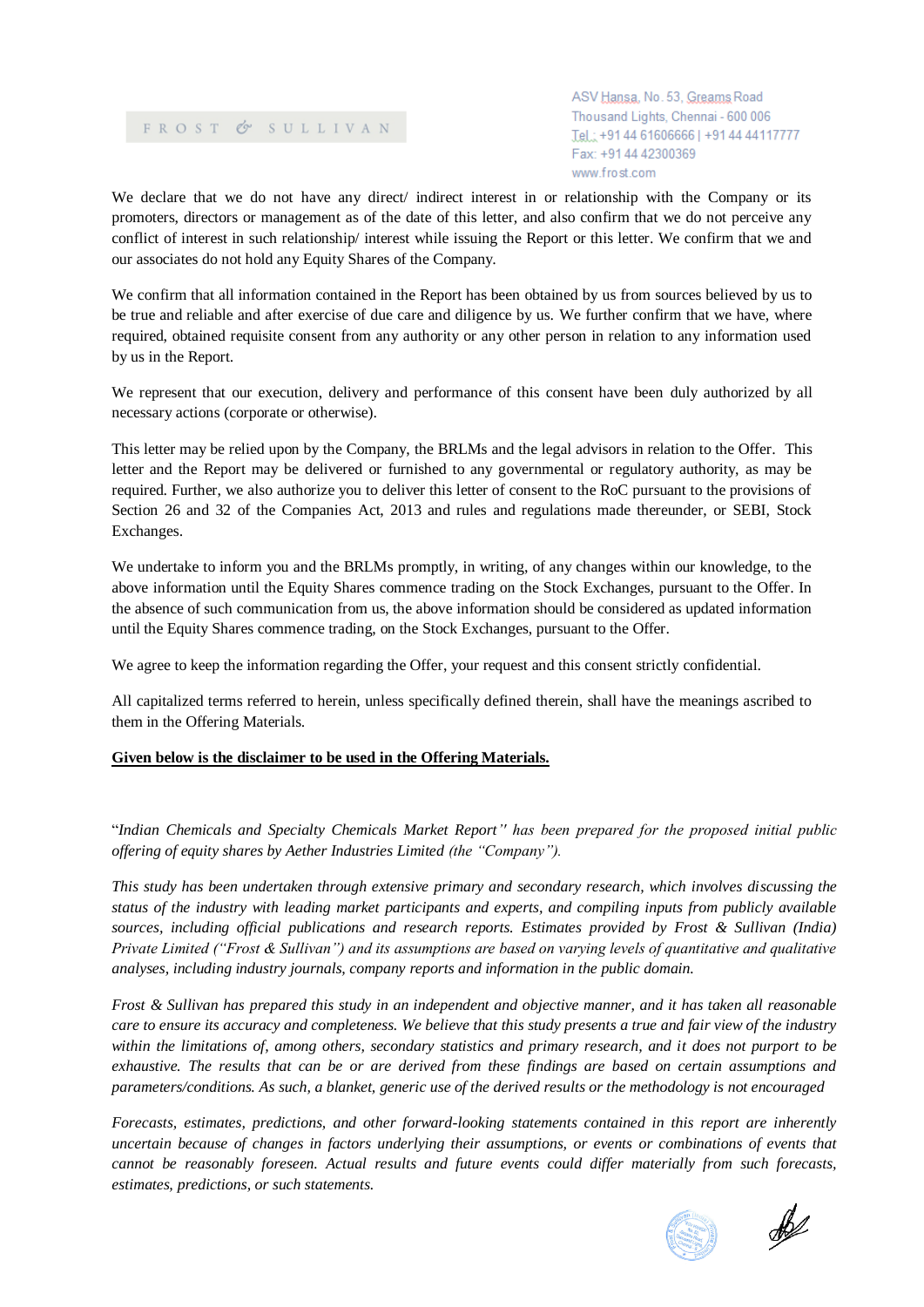ASV Hansa, No. 53, Greams Road Thousand Lights, Chennai - 600 006 Tel.: +91 44 61606666 | +91 44 44117777 Fax: +91 44 42300369 www.frost.com

*In making any decision regarding the transaction, the recipient should conduct its own investigation and analysis of all facts and information contained in the prospectus of which this report is a part and the recipient must rely on its own examination and the terms of the transaction, as and when discussed. The recipients should not construe any of the contents in this report as advice relating to business, financial, legal, taxation or investment matters and are advised to consult their own business, financial, legal, taxation, and other advisors concerning the transaction.*"

Yours faithfully,

#### **For and on behalf of Frost & Sullivan (India) Private Limited**

**Authorized Signatory Name:** Benoy CS **Designation: Vide President & Business Unit Head – ICT** ] **Place:** Chennai, India]

**CC:**

#### **Book Running Lead Managers**

#### **HDFC Bank Limited**

Investment Banking Group Unit no. 401 & 402 4th Floor, Tower B Peninsula Business Park Lower Parel, Mumbai 400 013 Maharashtra, India

#### **Kotak Mahindra Capital Company Limited**

1st Floor, 27 BKC Plot No. 27, 'G' Block Bandra Kurla Complex Bandra (E) Mumbai, Maharashtra –400051, India

#### **Legal Counsel to the Company as to Indian Law**

**J. Sagar Associates** Vakils House 18 Sprott Road, Ballard Estate Mumbai 400 001 Maharashtra, India

#### **Legal Counsel to the Book Running Lead Managers as to Indian Law**

### **Trilegal**

Peninsula Business Park 17th Floor, Tower B Ganpat Rao Kadam Marg Lower Parel (West) Mumbai 400 013

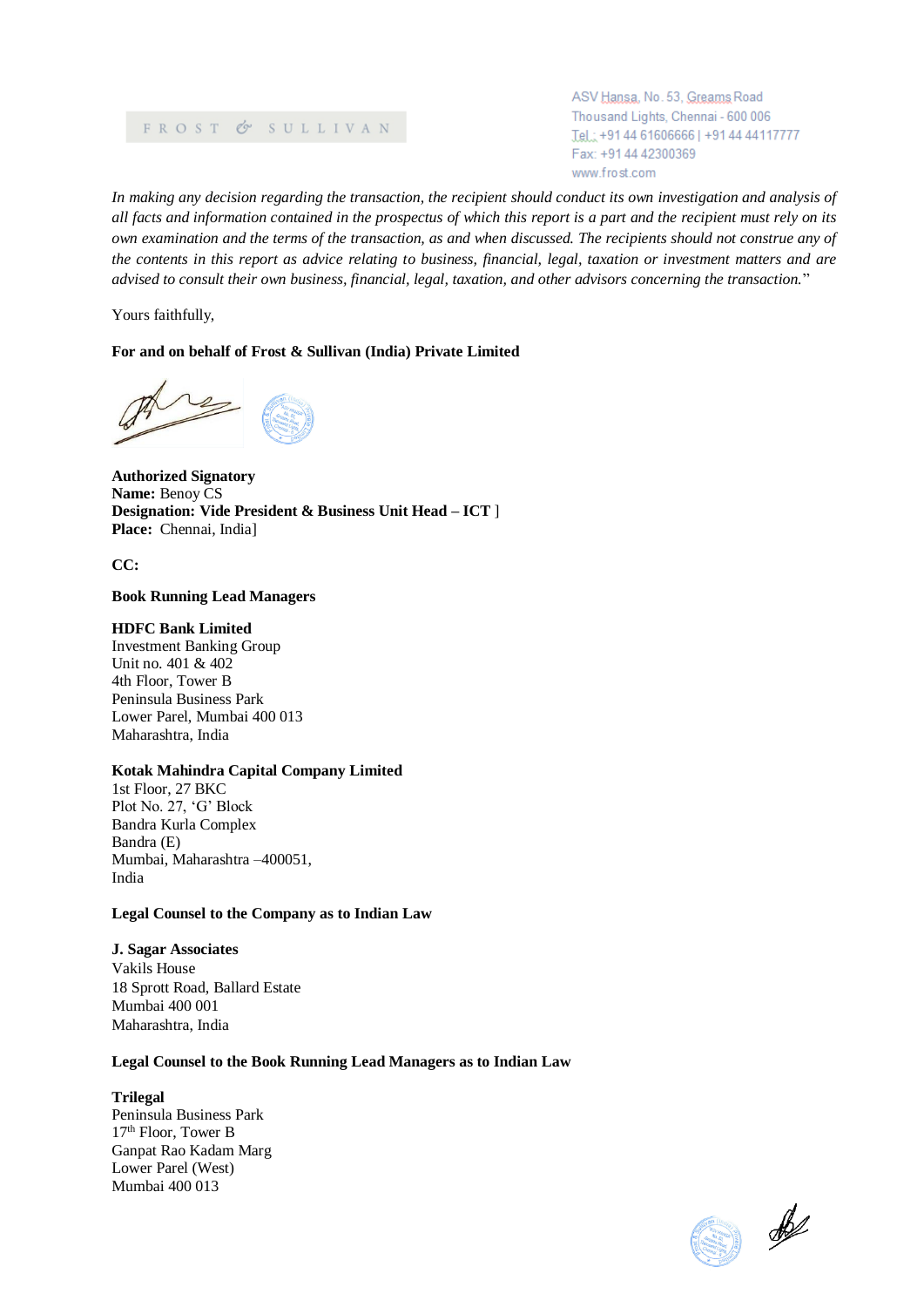ASV Hansa, No. 53, Greams Road Thousand Lights, Chennai - 600 006 Tel.: +91 44 61606666 | +91 44 44117777 Fax: +91 44 42300369 www.frost.com

## **Legal Counsel to the Book Running Lead Managers as to International Law**

**Dentons**

Dentons US LLP, 2000 McKinney Avenue, Suite 1900, Dallas, Texas 75201